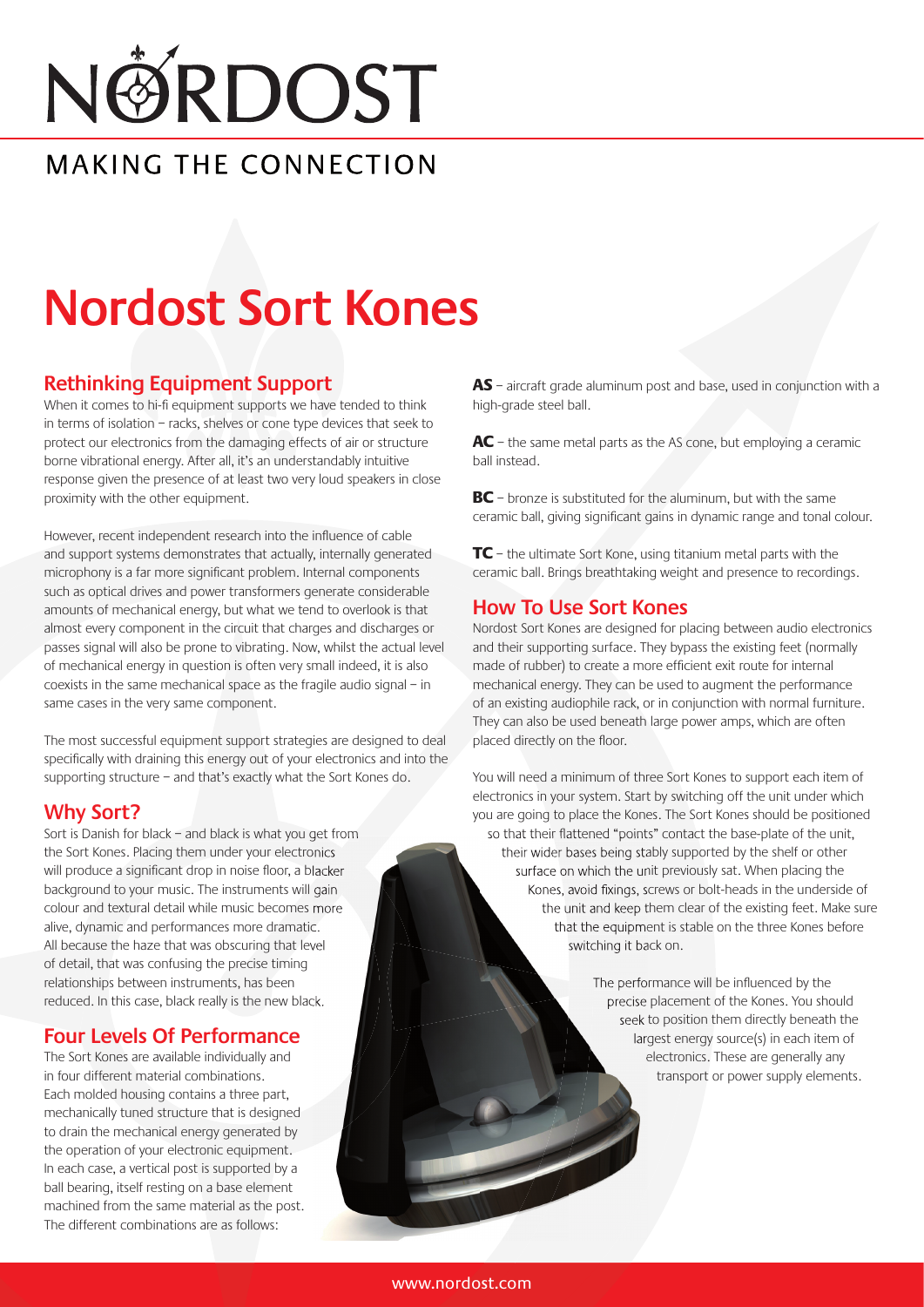# NØRDOST

#### **MAKING THE CONNECTION**

#### **CD Players**

Place one cone directly under the transport, the second under the power supply (generally close to the AC input) and a third to balance the unit safely. CD players with tube output stages will often benefit from a Kone positioned underneath the tubes themselves.





#### **Integrated Amplifiers**

First priority will be the power transformer, with the other two Kones arranged to provide stable support. If possible place one Kone under any tubes employed.



#### **Pre-Amps**

These should be treated in the same way as integrated amps. However, those with external power supplies will require some experimentation. For the pre-amp itself, a good starting point is to place two Kones towards the rear of the unit with a single one placed centrally towards the front, while the power supply should again follow the rules for integrated amps.

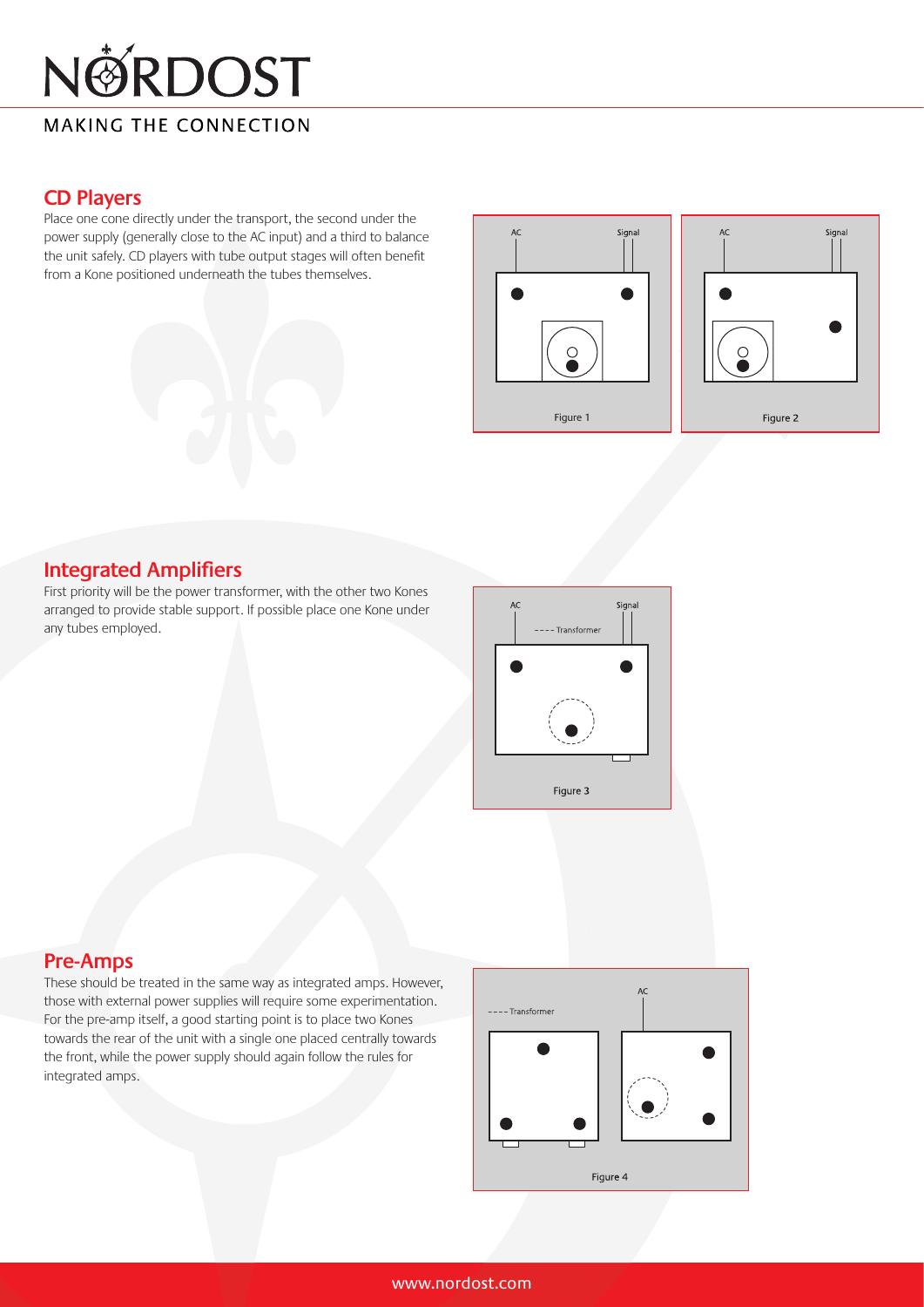# NØRDOST

**MAKING THE CONNECTION** 

#### **Power Amplifiers**

The first Kone should be placed beneath the power transformer, the others beneath the output stage(s) in such a way to balance the unit. If there are two power transformers, either place one Kone centrally between them or use two Kones under the transformers and the third to balance the unit. With tube amps, place at least one Kone under the output tubes. With a tube mono-bloc, if practical place the third Kone under the output transformer, although often this will depend on the weight distribution of the unit itself.





#### **Ringing the changes...**

The basic rules outlined above should allow you to establish the optimum placement for any type of equipment, although it is always worth experimenting. Sometimes, moving a Kone by as little as half an inch can create a very worthwhile improvement. Likewise, the physical structure of a product can also effect the ideal placement, sometimes with unforeseen results so, if you find an alternative placement superior, then stick with it. These suggestions will serve as a useful starting point, but they far from perfect or universal.